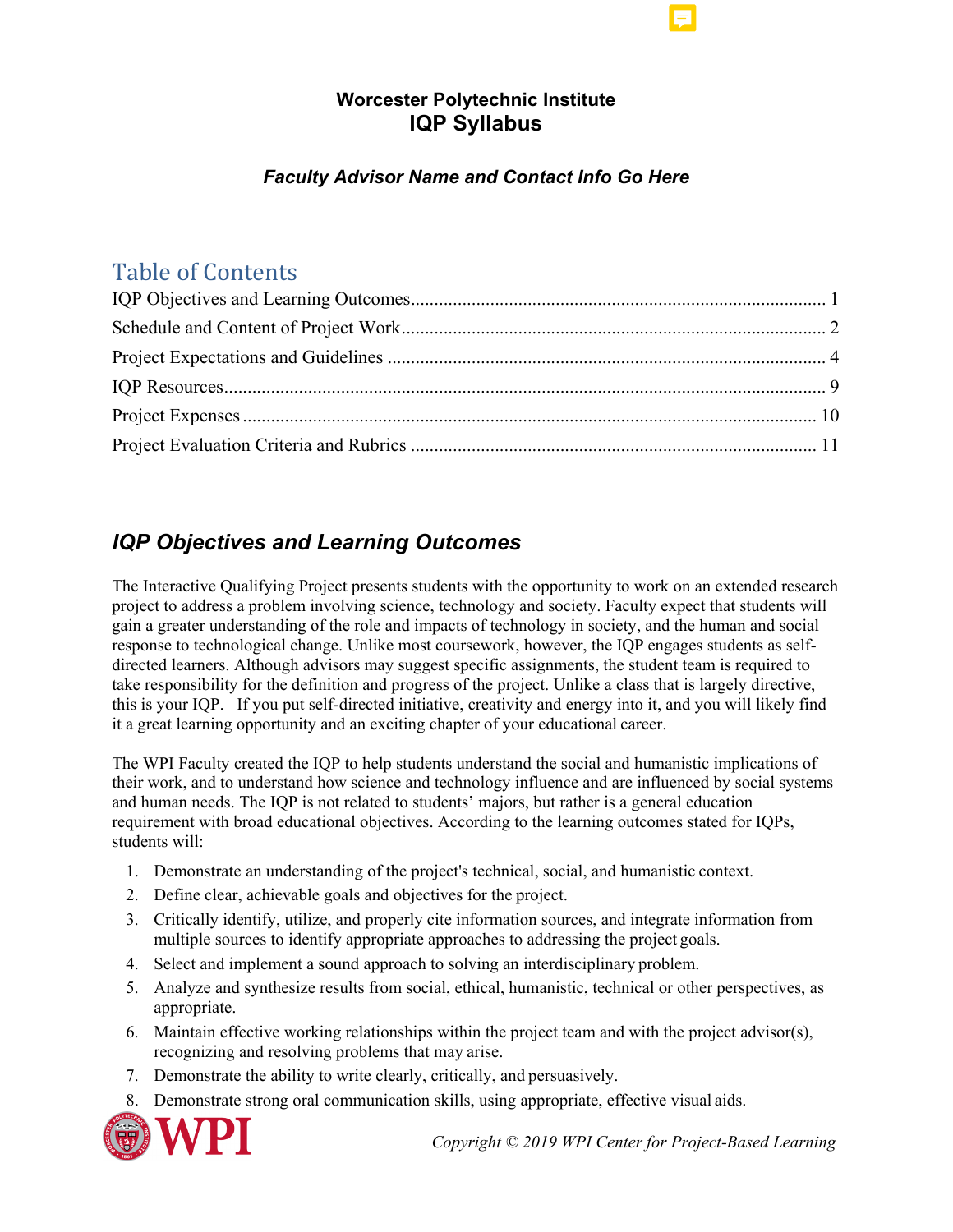9. Demonstrate an awareness of the ethical dimensions of their project work.

The IQP is an opportunity for significant intellectual and professional development that, done well, makes WPI graduates stand out from others.

## <span id="page-1-0"></span>*Schedule and Content of Project Work*

Usually, the IQP begins in the first term with the development of a project proposal. The second term is dedicated to executing the research plan explained in the proposal. The third term is reserved for finishing the research, concluding analysis of information gathered, finalizing a project report, and preparing a final presentation of the project. Below is presented an overview of each term's objectives and activities.

#### *A-Term - The Project Proposal*

Completing a project proposal is the major activity of the first term. To give you experience with oral presentations, you will prepare and deliver a presentation of your proposal at the end of the term. The proposal will contain evidence of a substantial research effort both into the research question(s) you've identified and into the appropriate sources of information and methods of research appropriate for answering your research questions. It normally contains the following three sections (usually presented as three separate chapters which also get used in the final report). See the *IQP Writing Guide* for additional guidelines.

1. Introduction: The Introduction appears first, but is often rewritten late in the project. It explains the research problem and identifies specific research questions that the authors wish to pursue during the project. In addition, the Introduction should give the reader a sense of the significance of the issues to be addressed. You should tell the reader both what to expect and why to bother reading further. This can usually be accomplished in 2-3 pages.

2. Background & Literature Review: These are two different writing tasks; usually, an IQP has a Background chapter containing a literature review along with project-specific background information.

**The** *background information* **explains the nature and history of the problem or issue that is the focus of the project.** Because this is an *interactive* project, information on the relevant scientific or technological aspects of the problem and also the societal dimensions of the problem should be presented.

**The** *literature review* **explains how others have conducted research on the same or similar research questions that you propose to address, and synthesize their findings.** It may be that there is no identical study that can be found, but by reading research reports on similar questions, you learn how others have conducted similar research, successful and, perhaps, unsuccessful research methods, and you can identify models for your own research. *This prior work should inform your own research methodology. That is to say, you must draw lessons from the prior research regarding the best methods for conducting your own research.* In writing the literature review you may well criticize prior work if it seems inadequate or flawed in some way. You should explain why the prior work is a good or poor guide for your own research. You might explain why it is important to replicate that research or to deviate from it in some way to further the research on the topic. This section will conclude with the lessons learned from the background and literature review that are important to your own study.

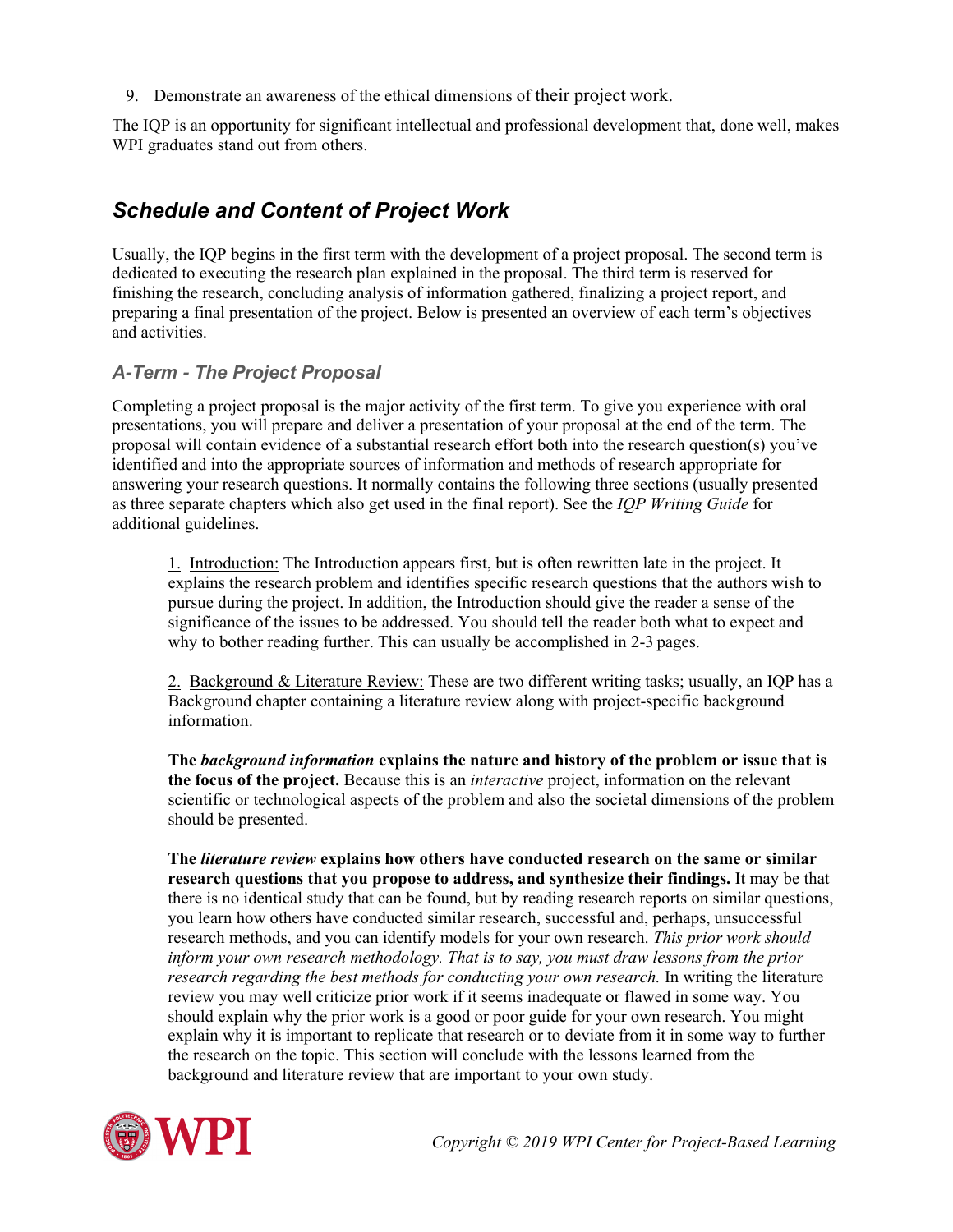A literature review is a normal part of scholarly work. When you find scholarly work related to your project problem, you will find yourself reading literature reviews written by others. If the work is highly relevant to yours, you should read the literature described in other authors' literature reviews. See the [Gordon Library webpages](http://libguides.wpi.edu/iqpresearch) for more advice on literature reviews and background research.

3. Methodology: The final chapter of the project proposal describes the research methodology that you believe is appropriate to your research questions and justifies it. It also presents a plan to guide the research that you intend to undertake. Research methods may include interviews, focus groups, survey work, observation, cost/benefit analysis, and archival research based on research methodologies such as participatory action, experimental, historical, descriptive, evaluation, comparative among many other recognized research approaches. The [Gordon Library webpages](http://libguides.wpi.edu/iqpresearch) include a lot of helpful information on methods.

Note: *Research that involves human subjects may need approval from WPI's Institutional Review Board (IRB) which is charged with ensuring that human subjects research be conducted in an ethical and professional manner.* The IRB has a formal review process for this research and you will be required to complete an application describing your research methods in some detail, if you are to receive IRB approval for the work. The IRB application process and review takes some time which can delay your project. Plan the work with that potential delay in mind. For more information see the [WPI IRB](http://www.wpi.edu/Admin/Research/IRB/) website.

#### *B-Term – Conducting the Research*

If adequate progress is made in the first term, you should begin the second term with a working plan for going forward, conducting research and gathering information. If approval of the Institutional Review Board (IRB) is required, the documentation should be provided to the IRB at the beginning of the second term. The IRB may request changes to the application, informed consent agreements and research protocols that you prepare. You must be conscientious and timely in responding to the IRB to avoid a delay that could impair the ability to gather information from human subjects. Once you have received approval, you should begin your data collection as soon as possible in this term. This phase of the IQP may involve coordinating with interviewees and conducting other forms of field research, so don't delay in setting up these activities.

Because much of the second term is usually devoted to executing a research plan, the project team may be writing less in this term than in the others. However, this term is the time to develop a draft outline of the entire project report, to revise the Methodology chapter to reflect the work as it was actually done, and to begin reporting findings from your original research. This writing, plus perhaps another presentation at the end of the term, will provide the evidence needed for your work to be evaluated at the end of the term. Adequate progress during this term means that the team has substantially completed the research portion of the project and has been able to write about some portion of this work.

#### *C-Term – Project Completion*

It is not unusual for data collection to continue into the third term, but ideally all interviews, etc. will be complete by the end of the second term or very early in the third term. Once the research activities are complete, attention can focus on analyzing the information gathered, generating conclusions and recommendations and finishing the report. The initial proposal including the introduction will also need revision to reflect any new information that belongs in the background or literature review, any significant changes in the project direction since the proposal was written, and how the research was actually executed. In addition, students should prepare a final bibliography and/or reference list, a title page,

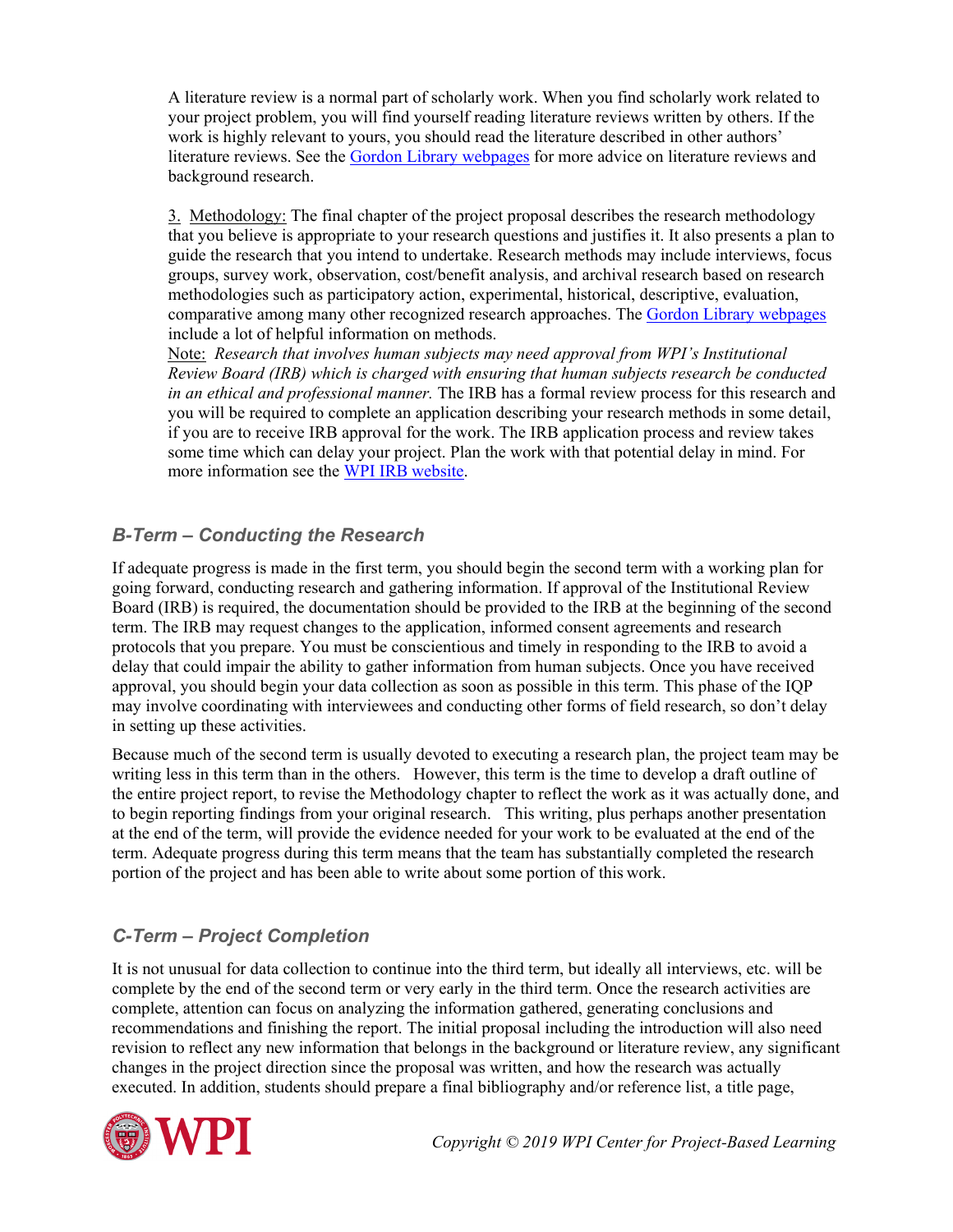abstract, table of contents, executive summary, and authorship page. See the Writing Guidelines document for more details. The final conclusions and recommendations should be well-grounded and persuasively argued.

*A note on deadlines:* Projects can extend for more than 3 terms, but a failure to complete a project in three terms usually indicates some fault on the students' part. Although the Registrar will allow submission of projects any time before the beginning of the subsequent term, the expectation is that all projects will be complete and ready for electronic submission to the Registrar on or before the last day of the third term. Projects that extend past the third term must be completed by continuing registration of 1/6<sup>th</sup> unit per term until the project is completed. A grade of A is usually not awarded to projects that extend beyond 1 unit of work.

## <span id="page-3-0"></span>*Project Expectations and Guidelines*

This section describes basic expectations for "time on task" along with expectations for written drafts, presentations, meetings, and teamwork. It also explains the criteria advisors use to evaluate each team's and student's work.

#### *Time Commitment*

Although IQPs are not organized like courses, with pre-scheduled meeting times and highly structured assignments, they carry a full unit of academic credit – equal to three courses – and require substantial effort. If you are scheduled for 1/3 unit of work in a term, you should put in between 15 and 20 hours of work per week on the project. Thus, a team of three should give evidence of 45 to 60 person-hours of work each week. This evidence typically involves submission of written material and other deliverables created by the team.

#### *Written Report Draft Material*

The written report will be the only complete, permanent, public record of your project, aside from deliverables you present to your sponsor. In addition, writing is a powerful way of testing and advancing your thinking while a project is in progress. Therefore, advisors place a lot of emphasis on how your thinking about the project and its outcomes is documented in drafts and in the report. See the *IQP Writing Guide* for detailed advice and examples.

Advisors expect a well-organized, tightly written report that synthesizes ideas and demonstrates critical thinking. Grammar, spelling, and syntax are also important, but advisors will not note every grammatical problem. You are expected to know or learn basic rules of grammar and style; visit WPI's [Writing Center](https://www.wpi.edu/Admin/WC/) if you need assistance. It is your responsibility to manage document revisions and back up your work systematically.

All draft submissions should be critically edited by the group. This means that anything you submit belongs to the whole group, and should represent the best writing that your group can produce. The quality of your draft submissions will influence your final grade, since final drafts may well reflect a lot of input from your advisors. Draft material should be neat and complete; content and form are both important.

*With every revision of a previous draft, your team should submit a short cover memo, briefly* summarizing the rationale for major changes in content and organization, how you attempted to respond

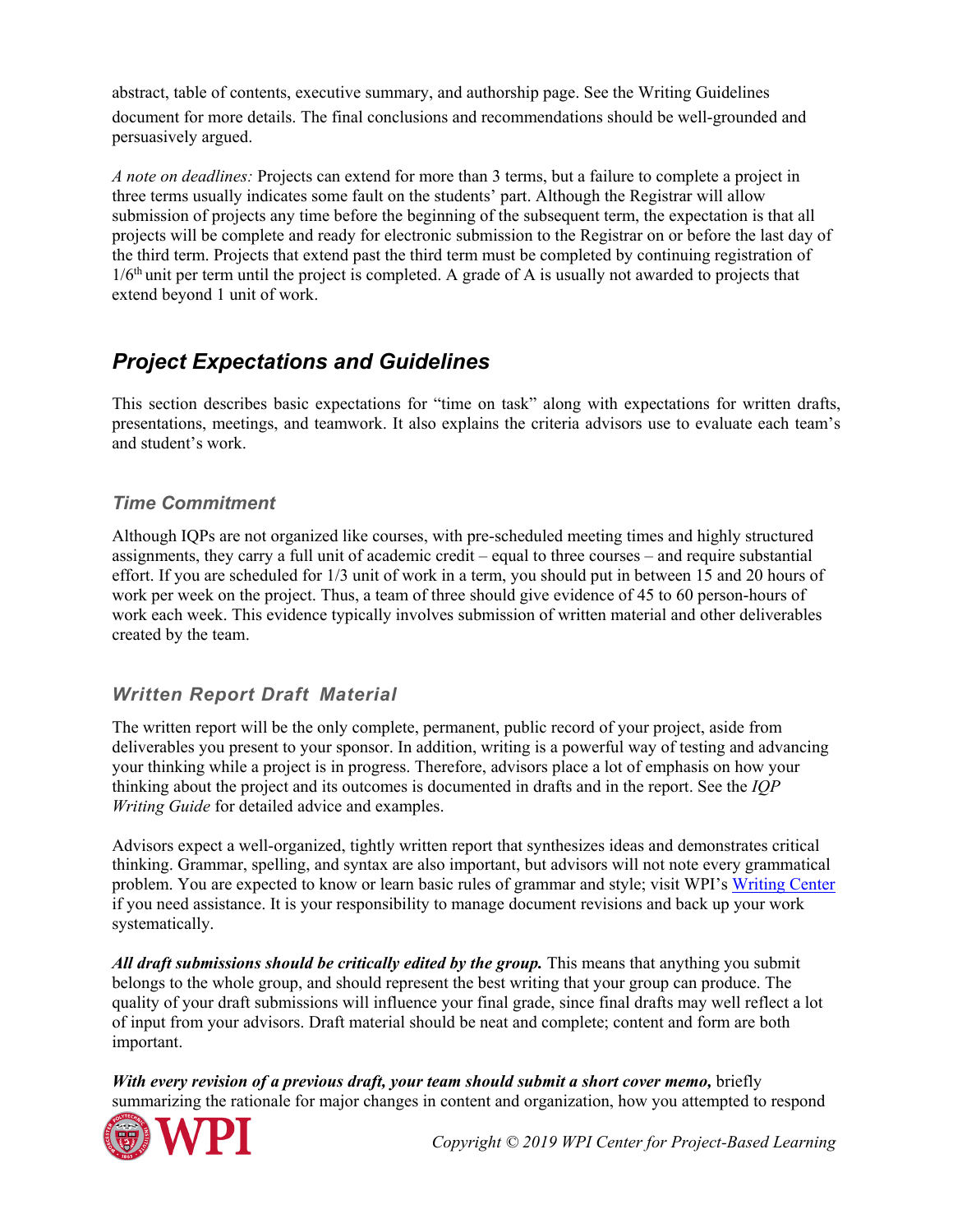to "big picture" comments, and anything in particular that you would like feedback on. Please use this memo to help your advisors know where to focus time and attention.

*With every draft you should also submit the current Table of Contents of the report***,** showing your organization of sections and subsections. Remember that section headings should be sufficiently descriptive such that someone could predict accurately the content of that section without reading it.

*Responding to advisor comments is an essential part of the writing process.* The purpose of comments is, first and foremost, to advance your critical thinking and argumentation, and also to help you write more clearly. Often, an advisor's goal when giving feedback is to be a "helpful reader." Comments will sometimes be in the form of a question, or a description of how a reader might react at a particular point in the document. *All types of comments, even if they do not suggest exactly what you should do, should result in some sort of revision or response*. Consider and act on feedback sincerely and thoughtfully. If you submit a draft in which you have not made changes in response to suggestions made or questions asked on the previous draft, attach some explanation as to your reasoning, or explain what you're still working on. Similarly, if you do not understand feedback, please ask for clarification. *Without evidence otherwise, lack of response to feedback suggests lack of effort or close-mindedness.*

*For each new writing submission, try to demonstrate lessons learned from previous submissions.*  Advisors are looking for you to improve your writing, not just "fix problems," and will be looking for you to apply previous advice as you draft new chapters of the report. For example, the importance of introductory paragraphs, "researcher's voice," logical and coherent organization, and use of evidence applies to all chapters of the report. The "first drafts" that you should submit should not be *your* first draft. For example, in first drafts of a section or chapter, advisors expect to see helpful introductory material and tight paragraphs with clear topic sentences.

### *Using and Citing Sources*

We expect students to research a wide variety of high quality materials including scholarly journal articles, government and NGO reports, books, and primary source newspapers. In addition, students may use magazines, trade journals, and web sources, if used in an appropriate context. Encyclopedic information such as that found on Wikipedia should not be cited in your IQP and should serve only as a place to gather background information and find leads to further primary or scholarly resources. Review Gordon Library's [IQP research guide](http://libguides.wpi.edu/iqpresearch) for detailed information about search strategies and sources. Librarians meet with IQP teams on a regular basis; please contact them early in your project to ensure that you are on the right track for finding and citing high quality sources for your project.

Project work must comply with standards of academic honesty and professionalism in writing and citing sources. All citations must follow an approved style; the [APA style](http://apastyle.apa.org/) is most appropriate for most IQPs. Visit the [Gordon Library website](https://www.wpi.edu/academics/library/help/citation-tools.html) to find information about using a citation manager such as EndNote or EndNote Web; such tools will enable you and your team to compile sources in one place and generate APA citations automatically.

## *Academic Integrity*

The WPI Academic Honesty Policy identifies several acts that constitute academic dishonesty that could apply in projects, including fabrication and plagiarism. Such acts will not be tolerated and will be addressed according to WPI's policies and procedures. (See the [Student Guide to Academic Integrity](http://www.wpi.edu/offices/policies/honesty/studentguide.html) for more information.) In particular, *please ask your advisor if you have any uncertainty about what constitutes plagiarism and how to avoid it*.

*About Copyright*

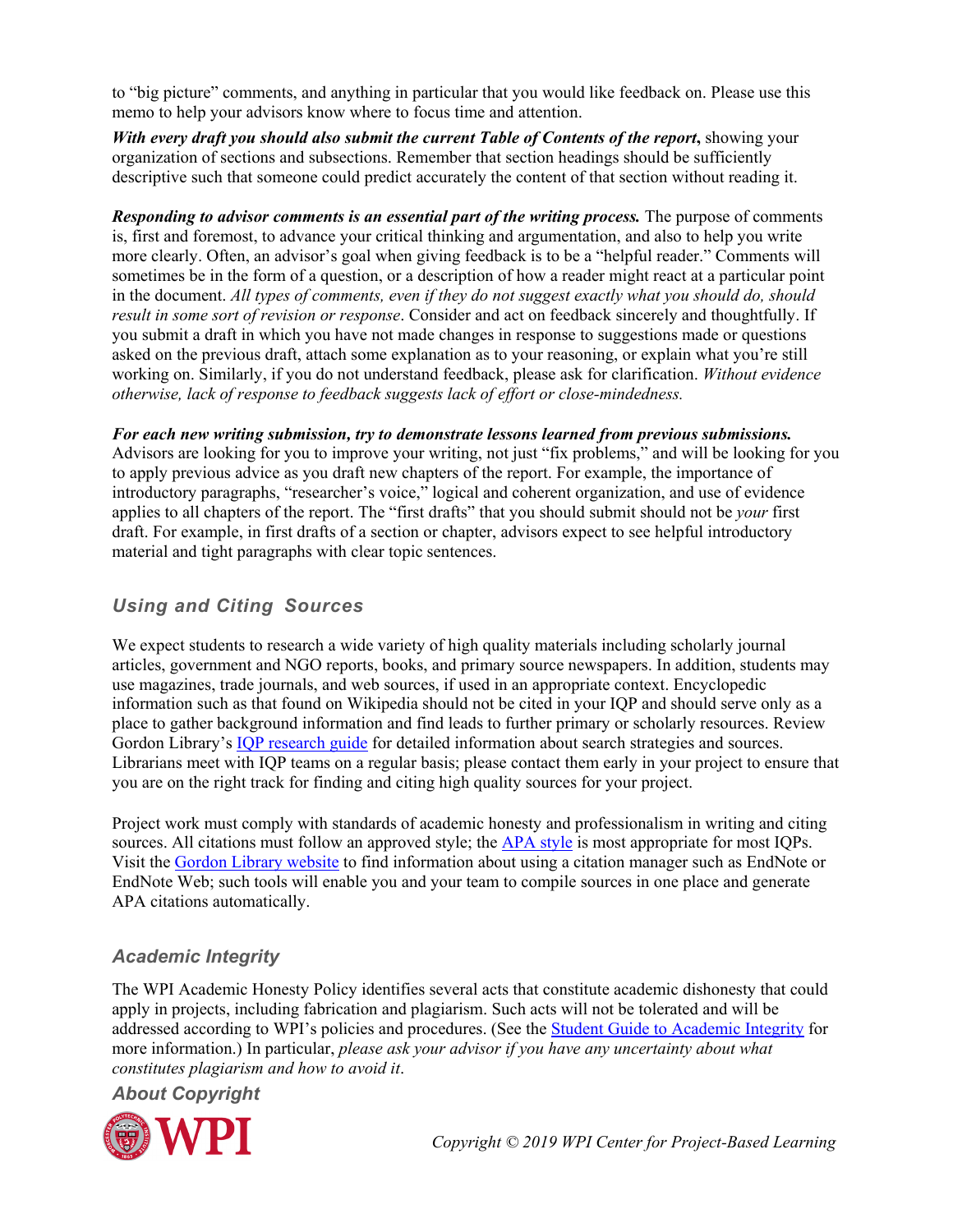Since IQPs, MQPs, theses, and dissertations are published online and often distributed to a sponsor you need to pay close attention to copyright law.

When submitting your project, theses or dissertation, you will be asked to agree to the following statement:

*I hereby certify that, if appropriate, I have obtained and attached hereto a written permission statement from the owner(s) of each third party copyrighted matter to be included in my project report, allowing distribution as specified below. I certify that the version I submitted is the same as that approved by my advisor(s) and sponsor(s).*

For information about copyright and your IQP please review the [University's copyright policy.](http://www.wpi.edu/offices/policies/students-projects.html) Gordon Library provides [information and suggestions](http://libguides.wpi.edu/copyright) for how to locate copyright-free materials. Write to [copyright@wpi.edu](mailto:copyright@wpi.edu) with specific questions you might have.

#### *Weekly Meetings with Advisors*

Typically, IQP teams meet each week with their advisor(s). It is the students' responsibility to identify times when the entire team is available to meet and notify the advisor(s) at the start of each term. Once the project is underway, the project team has the responsibility to run weekly meetings. The progress report /agenda for each meeting should always include the following items:

- *Accomplishments in the previous week.* Do not use the agenda as notes for yourselves; make it useful to the people you're meeting with by conveying content of interest. Instead of a list of topics or tasks, make your agenda informational, so that it has take-away value. What specifically did you learn or research? What major issues emerged? What key resources did you find? Where appropriate, include attachments as part of an agenda "packet" in order to provide more information. *There is no need to list "trivial" accomplishments such as sending an e-mail, making a telephone call, etc. Focus on substantive accomplishments of interest to the attendees, and especially on the outcomes of your efforts.*
- *Plans for the next week.* Again, focus on substantive plans and what you intend to accomplish by the next meeting. Be specific, and include who will be doing what.
- *Any problems you are encountering.* Advisors understand that projects don't always go as planned. Take advantage of the weekly meeting to get advice on your greatest challenges.

Another way to gauge the appropriateness of these agenda items is to ask yourselves if the content reflects the level of expected effort for a one week period, which for a 3-person team doing 1/3 unit of work is about 50 person-hours per week. Are the outcomes of those hours' worth of work evident?

One team member should be the *facilitator* for each meeting, and another person should be the *secretary;*  roles should rotate through all team members during the project. Each team member should participate in every meeting, with responsibility for some subset of the agenda items. The chair's role is to keep the meeting on track, not to report everything him or herself. While everyone should be taking notes, the secretary should take detailed enough notes to send out *minutes* that focus on action items – things that are agreed on during the meeting.

*Data gathering instruments (e.g., interview protocols, observation protocols) must be reviewed by advisors before use, and should be pre-tested wherever possible.* This type of review is essential to make sure that your questions will be understood, that there are not "leading questions," and that the information you gather from them will be useful in meeting your goal and objectives. Be sure to schedule

in time for this review and pre-testing. If your research involves human subjects, you will need to submit

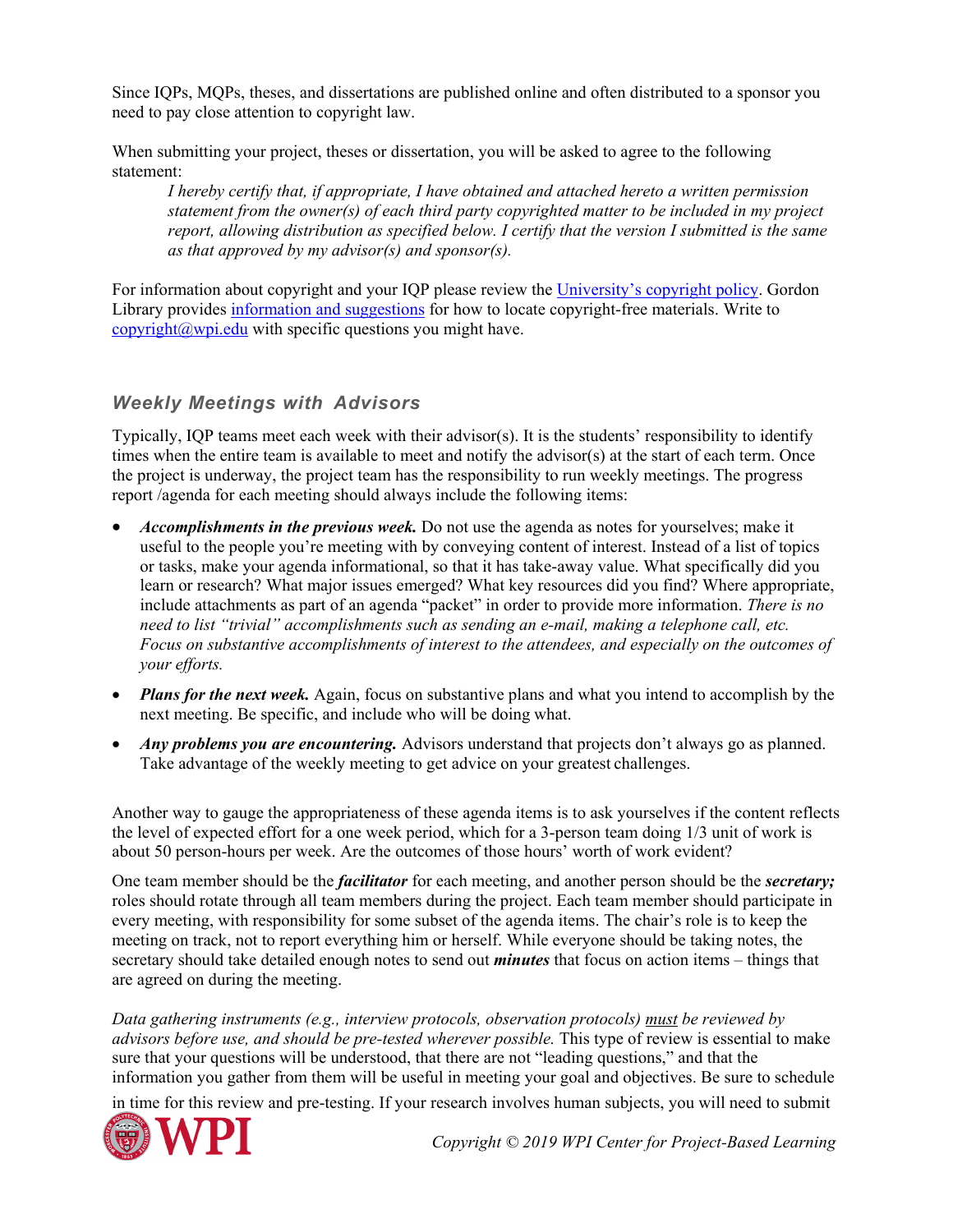your plans to WPI's Institutional Review Board (IRB) for approval.

Much can happen in one week of a project, so in order to give your advisors the opportunity to provide you with useful input and feedback, it is important to keep everyone updated regularly. If something important comes up between meetings, do not wait until the next regularly scheduled meeting to address it—get in touch with your advisors as soon as possible.

#### *The facilitator should send out the agenda a day in advance of the meeting. The secretary should send out the minutes the day after the meeting.*

#### *Teamwork*

Your career success will depend on your ability to work effectively with people who have different perspectives, attitudes, and backgrounds than you. One of the most important skills you will be asked to develop during this project is that of effective teamwork. The basis of good teamwork is a shared desire for the team, and not just individuals, to excel.

It is very important to have lots of team discussion time prior to meetings with advisors, and when major decisions about the project need to be made. Your partners should always know what you are going to say during a meeting—*never "spring surprises" on each other*. Avoid passing in material that you have worked on alone and not shown to your partners. Put everyone's name on everything, in alphabetical order. Do not denigrate the performance of your partners in front of your advisors or liaisons. Spend meetings performing as a team rather than highlighting your own accomplishments. In meetings, you should find yourself saying "we" more than "I"—just make sure that you have discussed and agree upon statements where you use "we"!

Although advisors see you in action during meetings and will see the outcomes of your work, they rarely see the "daily grind" and process of teamwork behind the scenes. It is not unusual for team members to have some disagreements or difficulty meeting each other's expectations. Some teams try to hide concerns about individuals' efforts or their team processes thinking that bringing it out in the open will reflect poorly on their group dynamics. On the contrary, addressing group dynamic issues that come up shows a commitment to work constructively and to learn about effective teamwork. Even teams that work very smoothly together may not in fact learn much about teamwork if they do not reflect on the processes and seek improvement. The goal is not for you to get along well – it is for you to make progress in effective teamwork.

#### *Self and Team Assessment*

At the end of the first and second terms, you are asked to conduct a **Formative Team Assessment**. The word "formative" means *for purposes of improvement*. This assessment has two components:

- a. *Team process and products*: Each team member should assess project progress and identify strengths and areas for improvement for the team as a whole.
- b. *Individual performance:* Each person should assess his/her own performance and contributions of group members. Identify several areas of strength and several areas for improvement for every person on the team, including him or herself.

After individuals have prepared items *a* and *b*, the team should gather together and discuss everyone's assessments as a group. Submit a single report to advisors that contains the following items:

1. Several specific actions that the team will take to improve its performance. Please note that a

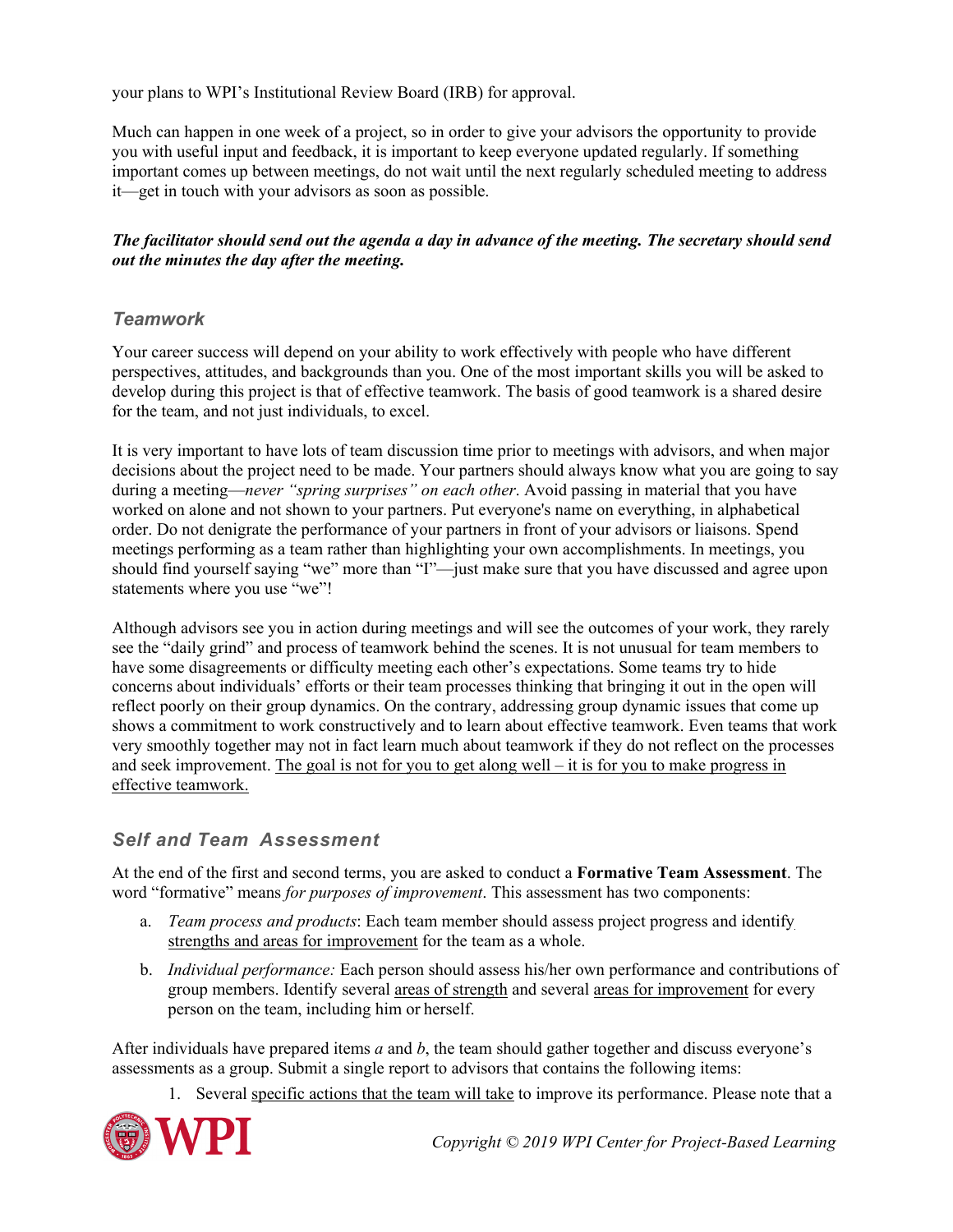specific action is different from a goal. For example, *be more focused* is a worthy goal, but NOT a specific action. *Close web browsers in an effort to maintain focus during the day*  would be a specific action.

- 2. Several specific actions each team member commits to take to improve personal effectiveness.
- 3. All individual input (items *a* and *b* above).

At the end of the final term, each individual will submit a self- and team-assessment directly to advisors, assessing team progress and individual contributions.

### *Evaluation and Grading*

Project grading is very different from course grading. In a class, "correctly" completing all assignments and evaluations (designed by the professor) earns a student an A grade. However, projects have no "correct" solution. *An A project grade requires that students go beyond what is expected and demonstrate originality, initiative, and creativity.* Students sometimes feel that lots of hard work deserves an A; certainly, you are likely to devote more effort to this project than anything you've done thus far at WPI. However, advisors evaluate work based on outcomes, not just effort – as in the real world.

Project grades reflect not only the final *products* (e.g., results, reports, presentations, etc.), but also the *process* by which they were attained, including steadiness of effort (not a last-minute crunch), teamwork, quality of drafts, and self-direction. The evaluation criteria in this guide are aligned with the intended learning outcomes of the IQP listed earlier in this document. Later in this document, the outcomes are organized into four tables, with descriptions of various levels of achievement (at the A, B, and C level) for each. You should refer to these *grading rubrics* regularly for self-assessment and improvement, and also to help your teammates improve. At the end of each term, you will get feedback relative to these criteria, to make sure you understand the assessment of your progress.

Each student will get an individual grade each term, plus an "overall" grade at the conclusion of the project. The available project grades and their interpretations are as follows:

**A:** *Consistently excellent work* that attains, and perhaps exceeds, project goals and the IQP Learning Outcomes. Characteristics of A work include meeting all requirements of the B grade, then exceeding them in several areas, for example by developing particularly effective or creative goals and/or methodologies, and demonstrating notable initiative, originality, depth and critical thought in analysis and recommendations. Students take the lead in discussions and analysis rather than just responding to faculty suggestions (particularly as the project matures). Teamwork self-assessment shows critical thought and tangible evidence of learning. Any individual earning an A will have been assessed positively by his or her team members, with tangible and appropriate evidence to support the assessment.

**B:** *Consistently good work* that attains project goals and the IQP Learning Outcomes. Characteristics of B work include: following up on advisor suggestions; defining a clear goal and objectives; writing a clear, professionally presented report with good and improving drafts along the way; completing all work in a timely and satisfactory manner; demonstrating sound analysis that includes logical interpretation of findings; delivering useful recommendations; coming to meetings well prepared, and working hard, consistently, and diligently. A B grade means the team did a good, strong job, but perhaps did not show lots of initiative, originality, or critical thinking in a self-directing and proactive manner. The teamwork self-assessment shows reflective ability and tangible evidence of learning. Any individual earning a B will have contributed consistently to the team effort, with tangible and appropriate evidence to support that assessment.

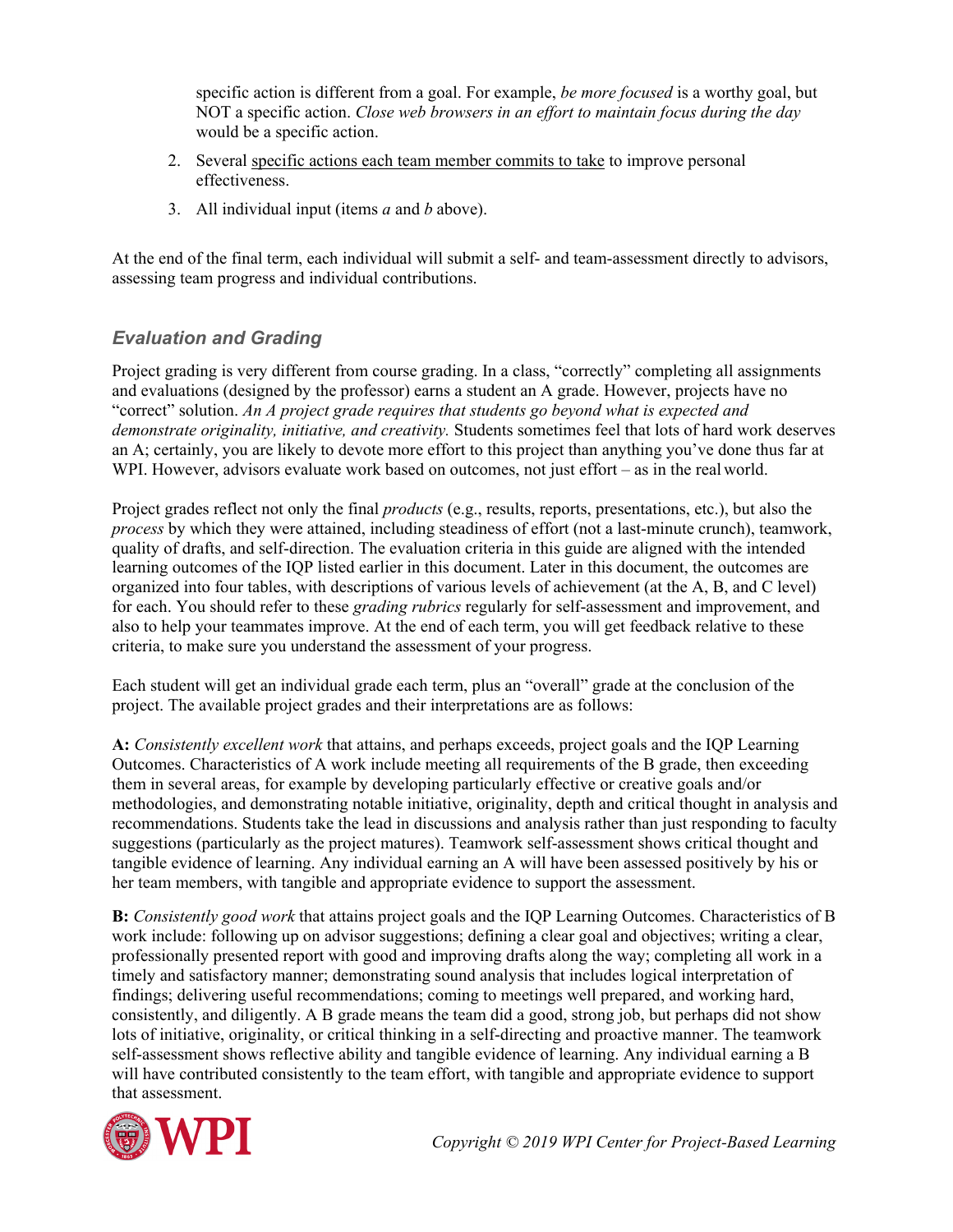**C:** Acceptable work that partially attains project goals and the IQP Learning Outcomes. Characteristics of C work include meeting some but not all requirements for a B grade; writing that is readable but didn't show much progress between drafts and required lots of faculty input; weaknesses in methodology and analysis that could have been anticipated and addressed, and demonstrating little or no originality and initiative. Missing deadlines, missing meetings without prior notification, and lack of response to faculty comments on report drafts are traits common to C-level performance. The teamwork self-assessment may show little evidence of critical introspection or learning about teamwork, or avoidance of conflict. An individual may earn a C, even if the project as a whole is evaluated more positively, if his or her contribution is sub-par, with tangible and appropriate evidence to support the assessment.

**NR**: This grade denotes effort insufficient for registered credit. Characteristics of NR work include doing very little throughout the project; missing several meetings without prior notification; coming unprepared to meetings or having little to show; repeatedly missing deadlines; turning in substandard work; not completing assigned tasks and showing little or no initiative and originality.

**NAC:** This grade is reserved for performance that is unacceptable for credit. It means that a student's performance (or lack of it) has seriously impeded group progress, or it has embarrassed the group, the project sponsor, or WPI. Note that this grade remains on the transcript.

At the conclusion of the project, a "Completion of Degree Requirements" form is required from each team member. At that time, each student gets an overall grade for the project work. As mentioned previously, each team member should be assuming the primary responsibility for certain aspects of the project. At the same time, however, each team member should be familiar with all aspects of the project and be able to discuss the project in an in-depth, articulate manner. Also remember that individuals are assessed in the context of team effort. Note that in the evaluation rubrics, some elements are examined at a team level and some at an individual level to reflect the importance of both.

## <span id="page-8-0"></span>*IQP Resources*

WPI has been in the IQP business for over 40 years and during that time, many projects have been completed and are available in the Gordon Library. Projects completed from 1999-2003 have been scanned and made available through the library website but in most cases only to those who are trying to access them from a computer within the campus' IP range. Since 2003 we have archived projects electronically through the website, and in most cases they are available for worldwide viewing. These projects are searchable through the library website and are indexed in Google Scholar. Projects completed prior to 1999 but that are related to WPI or Worcester may be available in print through the archives at Gordon Library. Always look for IQPs in your topic area and become generally familiar with IQPs so that you have models for your own work and an understanding of faculty expectations. An additional place to find completed IQPs is: [http://www.wpi.edu/academics/library/find/iqp-mqp.html.](http://www.wpi.edu/academics/library/find/iqp-mqp.html)

This document contains a Project Evaluation Criteria and Rubrics. An *IQP Writing Guide* is also available from IGSD.

WPI's Institutional Review Board (IRB) provides guidelines and oversight for research involving human subjects: [wpi.edu/Admin/Research/IRB/.](http://www.wpi.edu/Admin/Research/IRB/)

Following are some additional sources that may be useful for your project. The Gordon Library has many of these sources, and a great deal of information about IQP research on its [website.](http://libguides.wpi.edu/iqpresearch)

• Berg, Bruce. (2011). *Qualitative Research Methods for the Social Sciences* (8th ed). Boston: Pearson Education Inc.

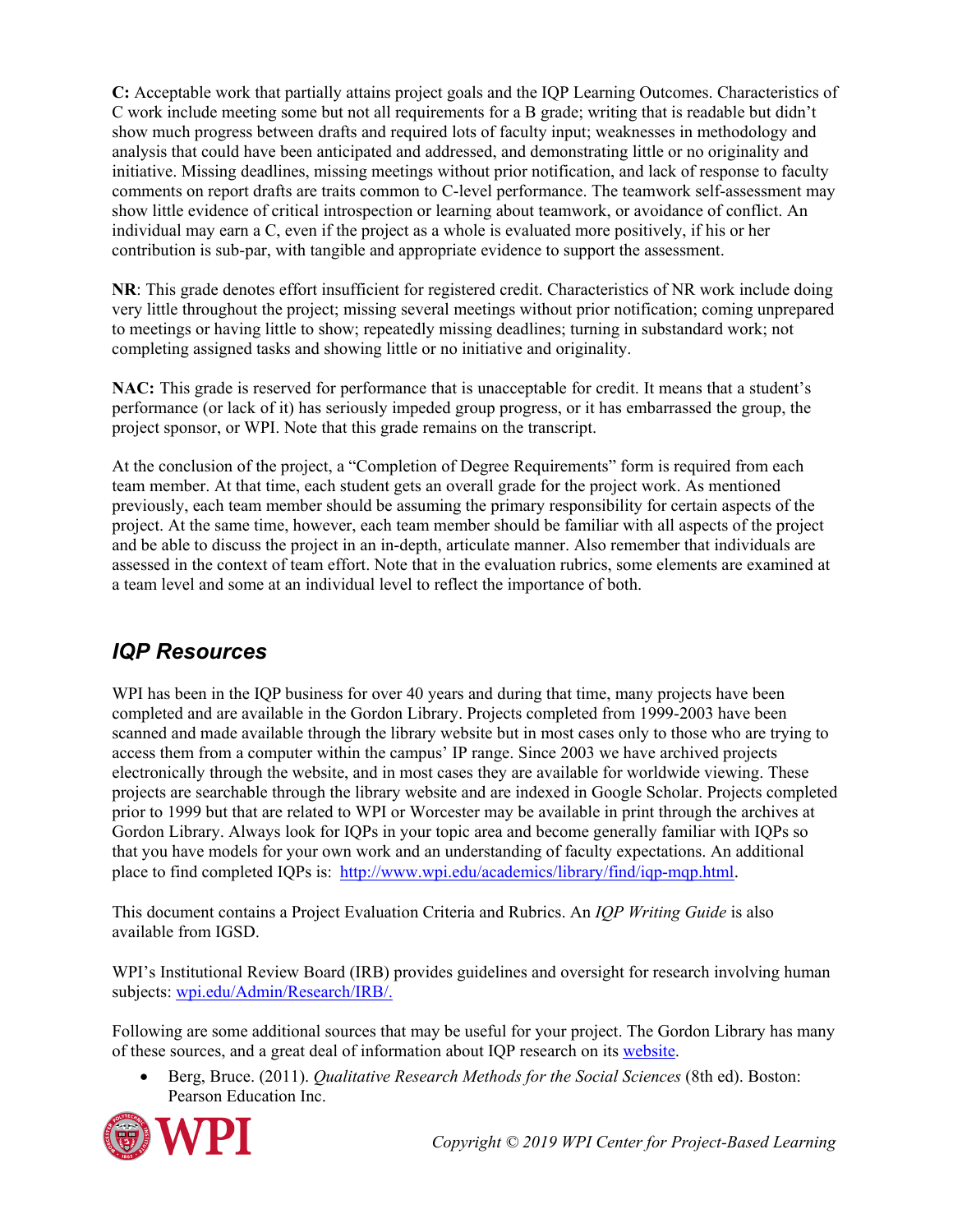- Creswell, J.W. and Plano Clark, Vicki L. (2011). *Designing and Conducting Mixed Methods Research* (2<sup>nd</sup> ed.) Thousand Oaks, CA: Sage Publications.
- Fenichel, M., & Schweingruber, H.A. (2010). *Surrounded by Science: Learning Science in Informal Environments*. Washington, D.C.: The National Academies Press.
- Krueger, Richard A., & Casey, Mary Anne. (2000). *Focus Groups* (3rd edition). Thousand Oaks, CA: Sage Publications.
- National Research Council (2009). *Learning Science in Informal Environments.* Washington, D.C.: The National Academies Press.
- Salant, Priscilla, & Dillman, Don A. (1994). *How To Conduct Your Own Survey*. New York: John Wiley & Sons. [On reserve in Library]
- Wholey, J.S., Hatry, H.P., Newcomer, K.E., Eds. *Handbook of Practical Program Evaluation* (3rd ed.)
- University of Illinois Extension, Program Planning and Assessment, "Key Informant Interviews," [http://ppa.aces.uiuc.edu/KeyInform.htm.](http://ppa.aces.uiuc.edu/KeyInform.htm)

# <span id="page-9-0"></span>*Project Expenses*

IQP students don't usually incur too many project-related expenses except for transportation, but there may be some exceptional circumstance that involves expense. The first source to politely ask for support is your sponsoring agency, if you have one; after all, they are getting valuable work from you. Gratefully accept any support they offer.

In the rare event that a project involves significant out-of-pocket expenses, students can request reimbursement for approved expenses under the following conditions:

- Students are responsible for commuting expenses to visit their sponsor. However, any unusual travel for project field work is eligible for reimbursement (ask your sponsors first if they can cover the costs).
- You will not be reimbursed for the first \$150 per student; this must be paid out of your own pocket. This is WPI policy—the idea is that students are expected to cover some level of expense, such as books or supplies, associated with any activity. *You will need to provide evidence (i.e., receipts or careful records) of these initial expenses before requesting reimbursement for additional project expenses.*
- All expenses should be borne equally by team members.
- **All expenses must be approved by IGSD** *before* **you spend the money**; see Ruth McKeogh  $(rmkeogh@wpi.edu)$  for details and guidelines.
- Anyone incurring approved expenses who wishes to get reimbursed must provide an expense summary listing what the expenses were, as well as the receipts. *You will not be reimbursed for any expense unless you have a receipt.* This includes travel, communication, or any other expense.

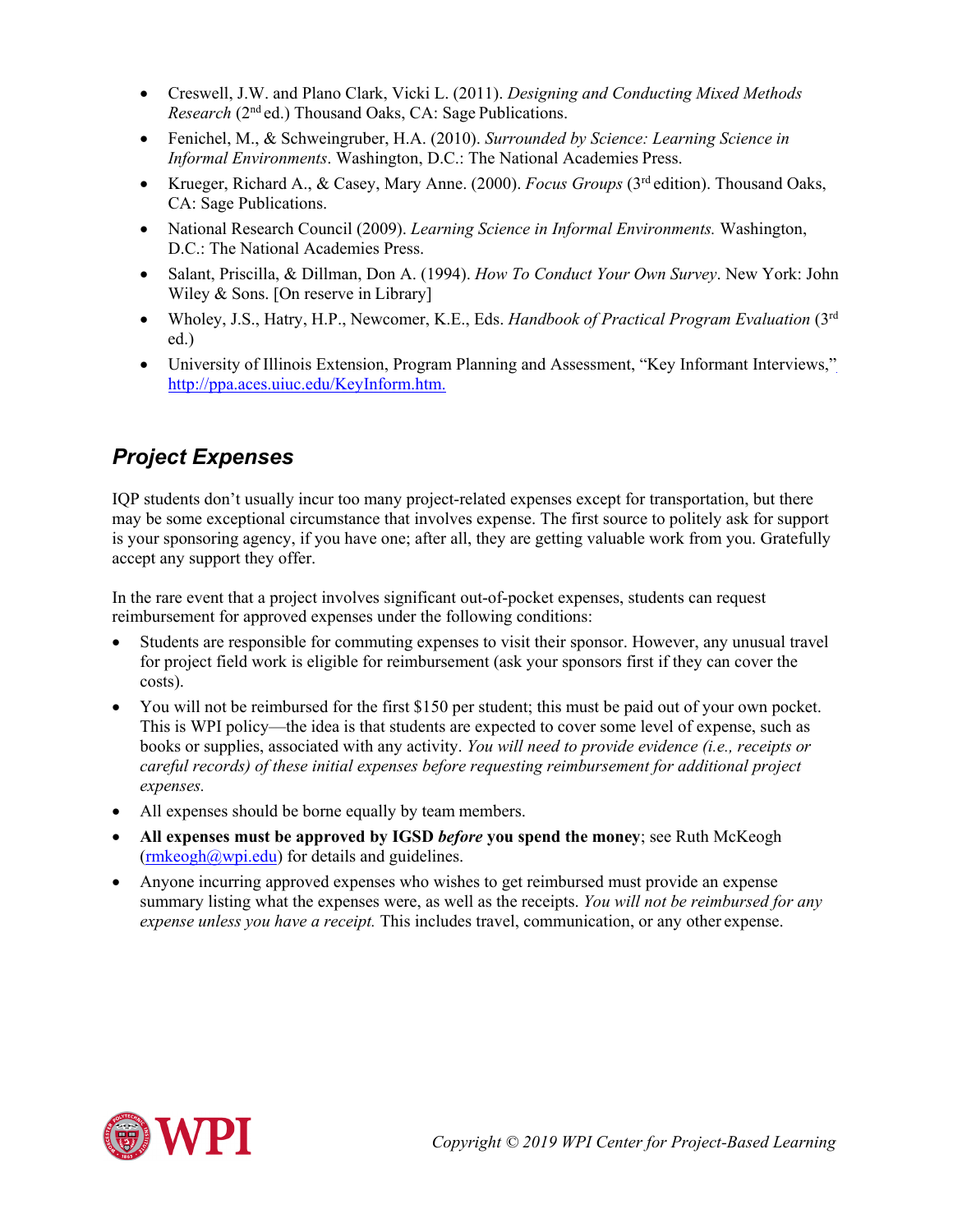# *Project Evaluation Criteria and Rubrics*

<span id="page-10-0"></span>

| 1. Formulate and complete a project that addresses a combination of social, cultural, humanistic, and technical issues     |                                                                                                                                                                                                                       |                                                                                                                                                      |                                                                                                                                                                                                 |
|----------------------------------------------------------------------------------------------------------------------------|-----------------------------------------------------------------------------------------------------------------------------------------------------------------------------------------------------------------------|------------------------------------------------------------------------------------------------------------------------------------------------------|-------------------------------------------------------------------------------------------------------------------------------------------------------------------------------------------------|
| IQP learning outcomes: 1-5, 9; Sources of evidence: Meetings, presentations, report, and project implementation in general |                                                                                                                                                                                                                       |                                                                                                                                                      |                                                                                                                                                                                                 |
|                                                                                                                            | <b>Excellent</b> (A)                                                                                                                                                                                                  | Good(B)                                                                                                                                              | Fair, Acceptable (C)                                                                                                                                                                            |
| Goal and objectives                                                                                                        | Project has a well-conceived and clearly<br>stated goal and objectives, and the goal is<br>achieved.                                                                                                                  | Project has a stated goal and<br>objectives, and the goal is achieved.                                                                               | Project has a stated goal and objectives,<br>and the goal is partially achieved.*                                                                                                               |
| Background and<br>project context                                                                                          | A sophisticated understanding of social,<br>cultural, and technical issues related to the<br>project is evident throughout the students'<br>work, and demonstrate background research<br>with both breadth and depth. | Shows a good understanding of<br>social, cultural, and technical issues<br>related to the project, demonstrating<br>appropriate background research. | Does not consider some important social,<br>cultural, and/or technical issues related to<br>the project or shows a poor understanding<br>of them, limiting project outcomes and<br>credibility. |
| Methodology                                                                                                                | Students select and implement a sound<br>methodology to achieve the goal,<br>understanding and communicating their<br>limitations.                                                                                    | Students select a reasonable<br>methodology, and implementation<br>of methods is mostly sound.<br>Limitations are acknowledged.                      | Weaknesses in methodology are often<br>unrecognized or could have been<br>anticipated and addressed, or students do<br>not approach project systematically.                                     |
| Analytical thinking                                                                                                        | Students analyze data or design alternatives<br>systematically, in-depth, and with creativity<br>and critical thinking                                                                                                | Data or design alternatives are<br>analyzed mostly systematically.<br>Critical thinking is usually evident.                                          | Little evidence that a systematic process<br>was used to analyze data or design<br>alternatives. Critical thinking is often<br>weak.                                                            |
| Recommendations or<br>other deliverables                                                                                   | Delivers clear, comprehensive<br>recommendations to the sponsor that are well<br>supported by project findings                                                                                                        | Delivers useful recommendations to<br>the sponsor that are supported by<br>project findings                                                          | Recommendations may not be useful to<br>sponsor or are weakly supported by<br>project findings                                                                                                  |

*\*Sometimes the project goal is not entirely achieved for reasons that are beyond the students' control. Advisors evaluate only what is within the students' control.*

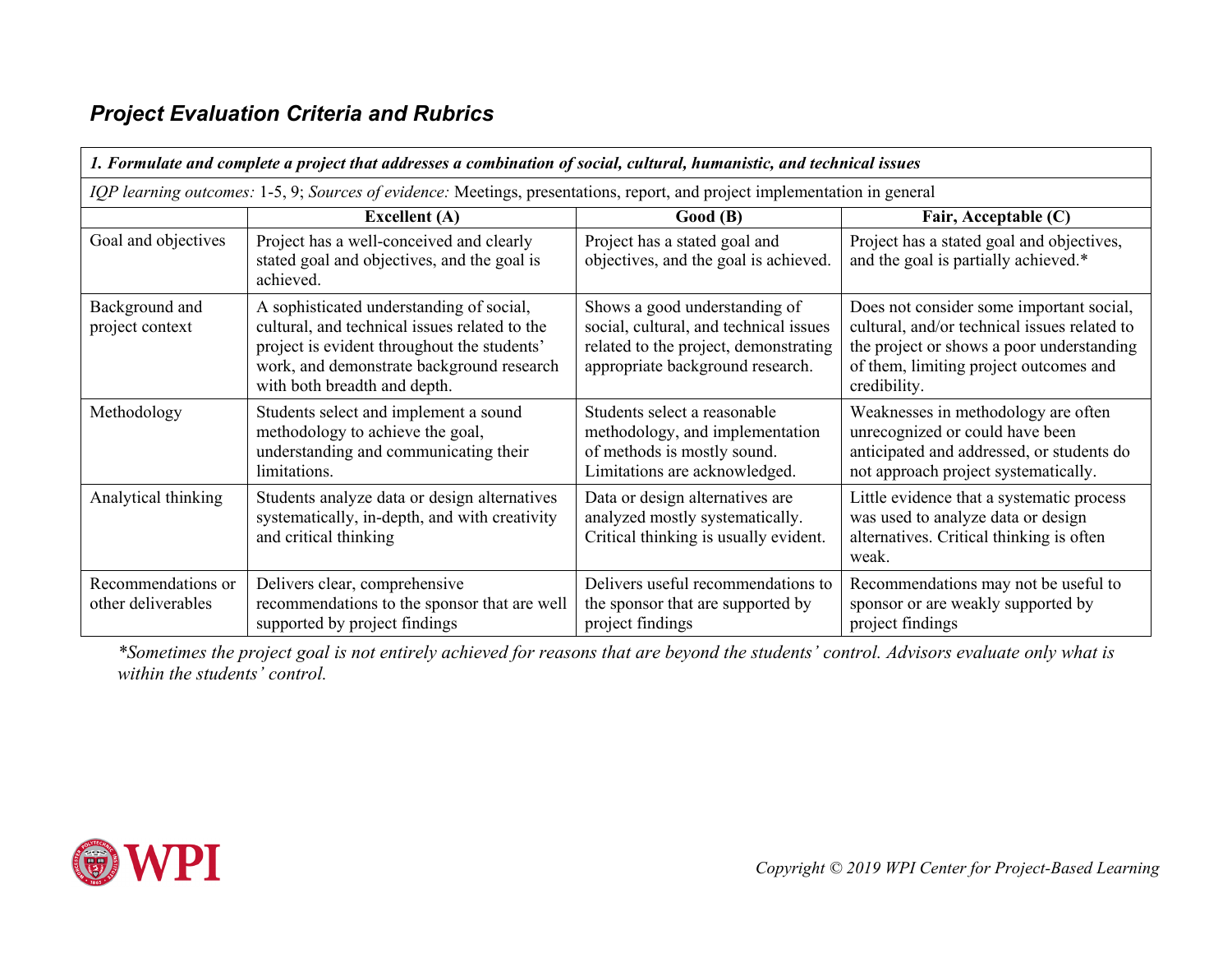| 2. Communicate the process and outcomes of the project persuasively and professionally both in written and oral form |                                                                                                                                                                                                                                                                                               |                                                                                                                                                                                                                                                                                                         |                                                                                                                                                                                                                                                                                                                               |
|----------------------------------------------------------------------------------------------------------------------|-----------------------------------------------------------------------------------------------------------------------------------------------------------------------------------------------------------------------------------------------------------------------------------------------|---------------------------------------------------------------------------------------------------------------------------------------------------------------------------------------------------------------------------------------------------------------------------------------------------------|-------------------------------------------------------------------------------------------------------------------------------------------------------------------------------------------------------------------------------------------------------------------------------------------------------------------------------|
| IQP learning outcomes: 7,8; Sources of evidence: Presentations, report                                               |                                                                                                                                                                                                                                                                                               |                                                                                                                                                                                                                                                                                                         |                                                                                                                                                                                                                                                                                                                               |
|                                                                                                                      | <b>Excellent</b> (A)                                                                                                                                                                                                                                                                          | Good(B)                                                                                                                                                                                                                                                                                                 | Fair/Acceptable (C)                                                                                                                                                                                                                                                                                                           |
|                                                                                                                      | <b>Team Products</b>                                                                                                                                                                                                                                                                          |                                                                                                                                                                                                                                                                                                         |                                                                                                                                                                                                                                                                                                                               |
| Use of guidelines<br>and feedback                                                                                    | Students clearly make use of writing guidelines,<br>such that each section clearly meets its expected<br>purpose. Students learn from advisor feedback<br>such that advisors' role in writing improvement<br>decreases as project progresses.                                                 | Students attempt to make use of writing guidelines, and<br>each section/chapter mostly meets its expected<br>purpose. Reliance on advisor feedback for writing<br>improvements may be steady throughout the project.                                                                                    | Students often do not make use of writing<br>guidelines. Report requires high levels of advisor<br>effort to make it acceptable.                                                                                                                                                                                              |
| Persuasion and use<br>of evidence                                                                                    | Writing and presentations reflect critical thinking:<br>claims are persuasive because they are supported<br>by credible evidence, using high quality sources<br>of information, and because they are qualified<br>appropriately.                                                              | Clear progress is shown in making writing and<br>presentations more persuasive. Most claims are<br>supported by credible evidence and are qualified<br>appropriately, but some are overstated or exaggerated.                                                                                           | Some progress is shown in making writing and<br>presentations more persuasive, but many claims are<br>still not supported by credible evidence or qualified<br>appropriately.                                                                                                                                                 |
| Organization and<br>coherence                                                                                        | Writing and presentations are logically organized<br>with a coherent line of reasoning. Formatting<br>assists in conveying structure of paper or<br>presentation. Paragraphs feature clear topic<br>sentences and are tightly written about that point.<br>Almost all transitions are smooth. | Writing and presentations are usually logically<br>organized with a coherent line of reasoning. Formatting<br>usually conveys structure of paper or presentation.<br>Readers occasionally struggle through wandering<br>paragraphs or unclear transitions.                                              | Writing and presentations don't show much<br>improvement in organization and coherence, and<br>readers often struggle to identify a line of reasoning.                                                                                                                                                                        |
| Clarity and writing<br>mechanics                                                                                     | Writing is mostly clear and concise. Active<br>constructions and a "research voice" is used<br>throughout. Mostly free of errors in writing<br>mechanics (e.g., grammar, spelling, punctuation,<br>sentence structure). Word usage is almost always<br>varied and appropriate.                | Writing is usually clear and concise. Passive<br>constructions may occasionally obscure meaning, and<br>some writing may be conversational in tone. Most<br>elements of writing mechanics are correct, and errors<br>do not obscure meaning. Word choice sometimes does<br>not convey intended meaning. | Frequent writing errors begin to obstruct meaning or<br>cast doubt on the credibility of the authors. Overuse<br>of passive constructions may obscure meaning and<br>make reading hard to follow. Word choice often<br>does not convey intended meaning. Conversational<br>tone may not be consistent with credible research. |
| Visual aids                                                                                                          | Visual aids are creative, engaging, and convey<br>messages effectively to diverse audiences.                                                                                                                                                                                                  | Visual aids are professional and add value beyond<br>spoken remarks.                                                                                                                                                                                                                                    | Visual aids are professional but do not add much<br>value beyond spoken remarks.                                                                                                                                                                                                                                              |
|                                                                                                                      | <b>Individual Products</b>                                                                                                                                                                                                                                                                    |                                                                                                                                                                                                                                                                                                         |                                                                                                                                                                                                                                                                                                                               |
| Quality and<br>extent of writing<br>contributions                                                                    | Authorship page indicates a substantial writing<br>contribution. Produces writing of good quality<br>that requires minimal revision and editing by<br>team members.                                                                                                                           | Authorship indicates a reasonable amount of writing<br>contribution. Produces writing of sufficient quality that<br>team members can proceed with reasonable levels of<br>revision and editing.                                                                                                         | Authorship indicates few writing contributions. Or<br>produces writing of insufficient quality such that it<br>cannot be used without substantial revision from<br>team members.                                                                                                                                              |
| Presentation skills                                                                                                  | Demonstrates professional presentation skills.<br>Clearly prepared and succeeds in engaging the<br>audience.                                                                                                                                                                                  | Shows noticeable effort and improvement in<br>presentations skills. Clearly prepared and attempts to<br>engage the audience.                                                                                                                                                                            | Shows some effort and improvement in presentation<br>skills. Sometimes does not seem prepared or is<br>unable to engage the audience.                                                                                                                                                                                         |

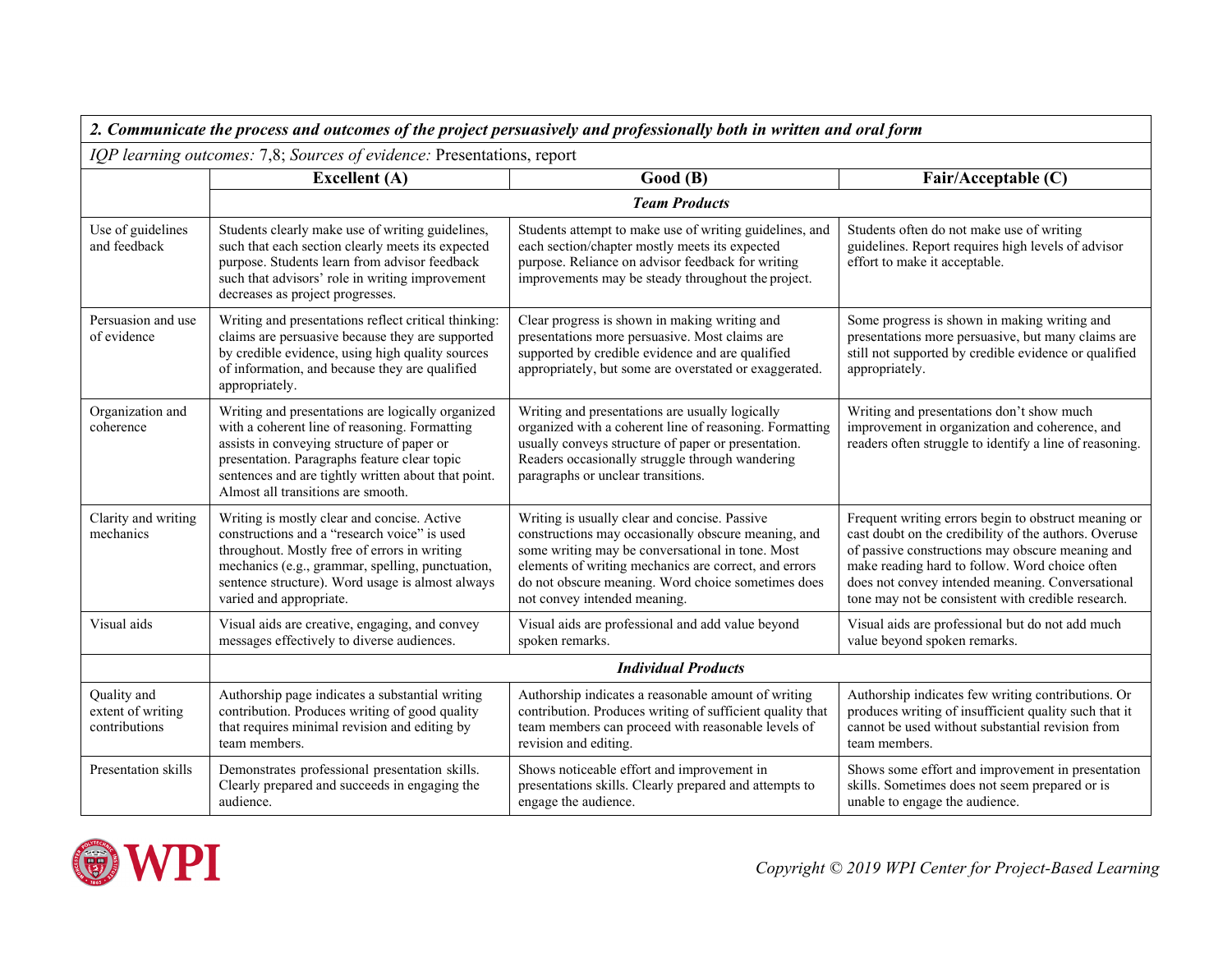| 3. Work productively as a team, make effective use of all person-power, and reflect critically and constructively on group process |                                                                                                                                                                                                                                                                                                          |                                                                                                                                                                                                                                                                                                                                   |                                                                                                                                                                                                                                                                                                                         |
|------------------------------------------------------------------------------------------------------------------------------------|----------------------------------------------------------------------------------------------------------------------------------------------------------------------------------------------------------------------------------------------------------------------------------------------------------|-----------------------------------------------------------------------------------------------------------------------------------------------------------------------------------------------------------------------------------------------------------------------------------------------------------------------------------|-------------------------------------------------------------------------------------------------------------------------------------------------------------------------------------------------------------------------------------------------------------------------------------------------------------------------|
| IQP learning outcome: 6; Sources of evidence: Teamwork assessments, meetings, report authorship                                    |                                                                                                                                                                                                                                                                                                          |                                                                                                                                                                                                                                                                                                                                   |                                                                                                                                                                                                                                                                                                                         |
|                                                                                                                                    | <b>Excellent</b> (A)                                                                                                                                                                                                                                                                                     | Good(B)                                                                                                                                                                                                                                                                                                                           | Fair/Acceptable (C)                                                                                                                                                                                                                                                                                                     |
|                                                                                                                                    | Team as a whole                                                                                                                                                                                                                                                                                          |                                                                                                                                                                                                                                                                                                                                   |                                                                                                                                                                                                                                                                                                                         |
| Teamwork<br>monitoring                                                                                                             | Our team can identify specific processes,<br>norms, and/or guidelines we use to work<br>effectively and respectfully together. We<br>regularly monitor our group processes along<br>with individuals' ideas, feelings, and<br>contributions. We can identify actions or<br>adjustments made as a result. | Our team can identify processes, norms, and<br>guidelines used to work effectively and<br>respectfully together. We regularly monitor our<br>group processes along with individuals' ideas,<br>feelings, and contributions. We may have some<br>difficulty showing useful, tangible outcomes<br>and actions from that monitoring. | Our team attempted to develop processes, norms,<br>or guidelines to work effectively and respectfully<br>together. We tried to monitor our group processes<br>but often did not succeed in making adjustments.<br>We tried but did not always succeed in monitoring<br>individuals' ideas, feelings, and contributions. |
| Team critique<br>and conflict<br>identification                                                                                    | Our team reflects critically on its<br>effectiveness and communicates with each<br>other and with advisors regarding challenges<br>it is facing and how it has responded<br>effectively to those challenges.                                                                                             | Team reflects on its effectiveness and attempts<br>to communicate with each other and with<br>advisors regarding challenges it is facing and<br>how it has attempted to respond to those<br>challenges.                                                                                                                           | Team does not critically reflect on its effectiveness<br>or does not communicate with each other or with<br>advisors regarding challenges it is facing. Conflict<br>avoidance.                                                                                                                                          |
|                                                                                                                                    |                                                                                                                                                                                                                                                                                                          | <b>Individuals</b>                                                                                                                                                                                                                                                                                                                |                                                                                                                                                                                                                                                                                                                         |
| Reliability,<br>effort, quality of<br>work                                                                                         | Partners would say that I am always reliable,<br>and deliver my best effort and high quality<br>work.                                                                                                                                                                                                    | Partners would say that I am almost always<br>reliable and deliver solid effort and good<br>quality work.                                                                                                                                                                                                                         | Partners would say I am inconsistently reliable and<br>don't always deliver solid effort. Quality of work<br>sometimes suffers.                                                                                                                                                                                         |
| Openness to<br>feedback                                                                                                            | When partners or advisors target an issue<br>that relates to me, I am not defensive and<br>always open to discussion. I try to resolve<br>the issue promptly and succeed in doing so.                                                                                                                    | When partners or advisors target an issue that<br>relates to me, I am usually not defensive and<br>am usually open to discussion. I try to resolve<br>the issue promptly and usually succeed.                                                                                                                                     | When partners or advisors target an issue that<br>related to me, I sometimes am defensive or not<br>always open to discussion. I still try to improve the<br>situation satisfactorily.                                                                                                                                  |
| Self-assessment<br>and response to<br>feedback                                                                                     | I show critical introspection in identifying<br>my strengths and weaknesses as a team<br>member from the perspective of diverse<br>others. I can identify specific actions I have<br>taken to modify my behavior.                                                                                        | I can identify my strengths and weaknesses as a<br>team member from others' perspectives. I can<br>identify some general ways in which I have<br>attempted to modify my behavior.                                                                                                                                                 | I can identify some of my strengths and<br>weaknesses as a team member but not always from<br>others' perspectives. I have difficulty showing<br>evidence of actions I took that led to noticeable<br>improvement.                                                                                                      |
| Support for<br>other team<br>members                                                                                               | I regularly share my feelings and opinions<br>and elicit those of others. I give constructive,<br>actionable feedback to team members and<br>support their efforts to improve.                                                                                                                           | I usually share my feelings and opinions and<br>consider those of others. I show attempts to<br>give constructive feedback to team members<br>and support their efforts to improve.                                                                                                                                               | I occasionally share my feelings and opinions and<br>sometimes disregard those of others. I show little<br>progress in learning to give constructive feedback<br>to team members.                                                                                                                                       |

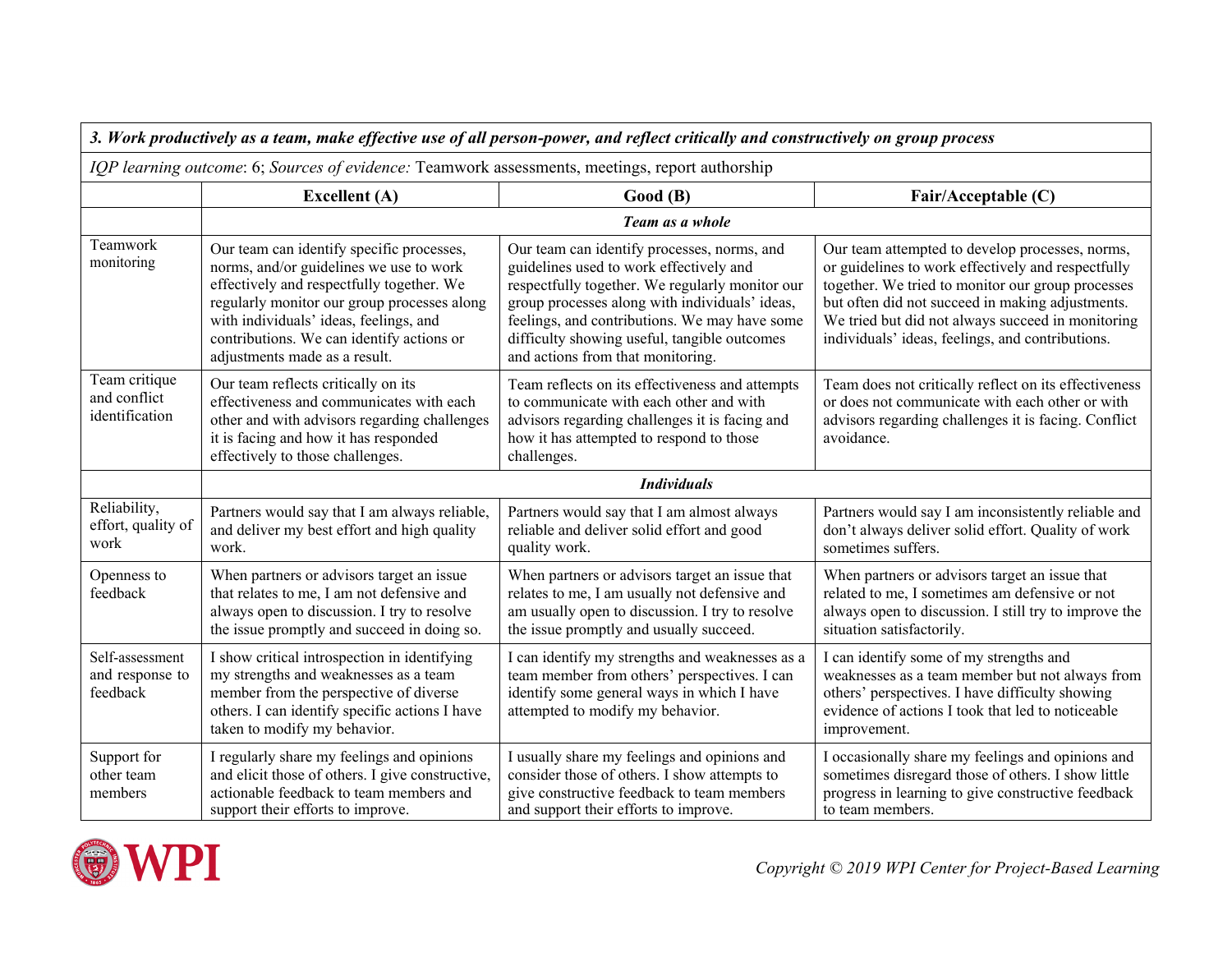| 4. Show professionalism                                                                                                                         |                                                                                                                                                                                            |                                                                                                                                                                                                               |                                                                                                                                                                                                                               |
|-------------------------------------------------------------------------------------------------------------------------------------------------|--------------------------------------------------------------------------------------------------------------------------------------------------------------------------------------------|---------------------------------------------------------------------------------------------------------------------------------------------------------------------------------------------------------------|-------------------------------------------------------------------------------------------------------------------------------------------------------------------------------------------------------------------------------|
| IQP learning outcomes: All, but especially 6; Sources of information: Project implementation, meetings, development of report and presentations |                                                                                                                                                                                            |                                                                                                                                                                                                               |                                                                                                                                                                                                                               |
|                                                                                                                                                 | <b>Excellent</b> (A)                                                                                                                                                                       | Good(B)                                                                                                                                                                                                       | Fair/Acceptable (C)                                                                                                                                                                                                           |
| Conduct of<br>meetings                                                                                                                          | Meetings between the team and<br>advisors/liaisons are useful and<br>productive. The team is always well<br>prepared, and all team members have a<br>meaningful role in meetings.          | Most meetings between the team and<br>advisors/liaisons are useful and productive.<br>The team is almost always well prepared,<br>and all team members usually play a role.                                   | Team often comes to meetings unprepared, or<br>not all members are engaged. Advisors often<br>step in to ensure that important and useful<br>discussion occurs during meetings.                                               |
| Initiative                                                                                                                                      | Students take the lead in project<br>formulation and implementation. They<br>are proactive and take initiative. They<br>become increasingly self-directed with<br>positive outcomes.       | Students become more self-directed and<br>less reliant on advisors as the project<br>progresses. They are usually proactive, take<br>initiative, and show some independent<br>thinking.                       | Students are often reliant on direction from<br>advisors to deliver a quality project. They do<br>not show much initiative or original<br>independent thinking that is sound.                                                 |
| Overall use of<br>feedback                                                                                                                      | Students respect feedback from advisors<br>and liaisons, critically reflect on it, ask<br>for clarification when necessary, and<br>always respond to the feedback in<br>recognizable ways. | Students respect feedback from advisors<br>and liaisons and attempt to critically reflect<br>on it. They usually ask for clarification<br>when necessary and respond to the<br>feedback in recognizable ways. | Students don't always value feedback from<br>advisors and liaisons and may not reflect<br>critically on it. Feedback that isn't understood<br>is often ignored, or team does not respond to<br>feedback in recognizable ways. |
| Attitude                                                                                                                                        | The team always responds with a<br>positive attitude to unexpected changes<br>in the project. They consistently show<br>flexibility and adaptability.                                      | The team usually responds with a positive<br>attitude to unexpected changes in the<br>project. They attempt to be flexible and<br>adaptable.                                                                  | The team has difficulty responding positively<br>to unexpected changes and tends to get<br>bogged down by them.                                                                                                               |
| Commitment                                                                                                                                      | The team is always in "continuous"<br>improvement" mode, shows intrinsic<br>motivation to deliver the best project<br>they can, and shows a commitment to<br>learning.                     | The team is clearly committed to delivering<br>a high quality product. May rely on<br>advisors' evaluations in deciding how<br>much effort to expend.                                                         | The team does what is necessary to deliver an<br>acceptable project.                                                                                                                                                          |